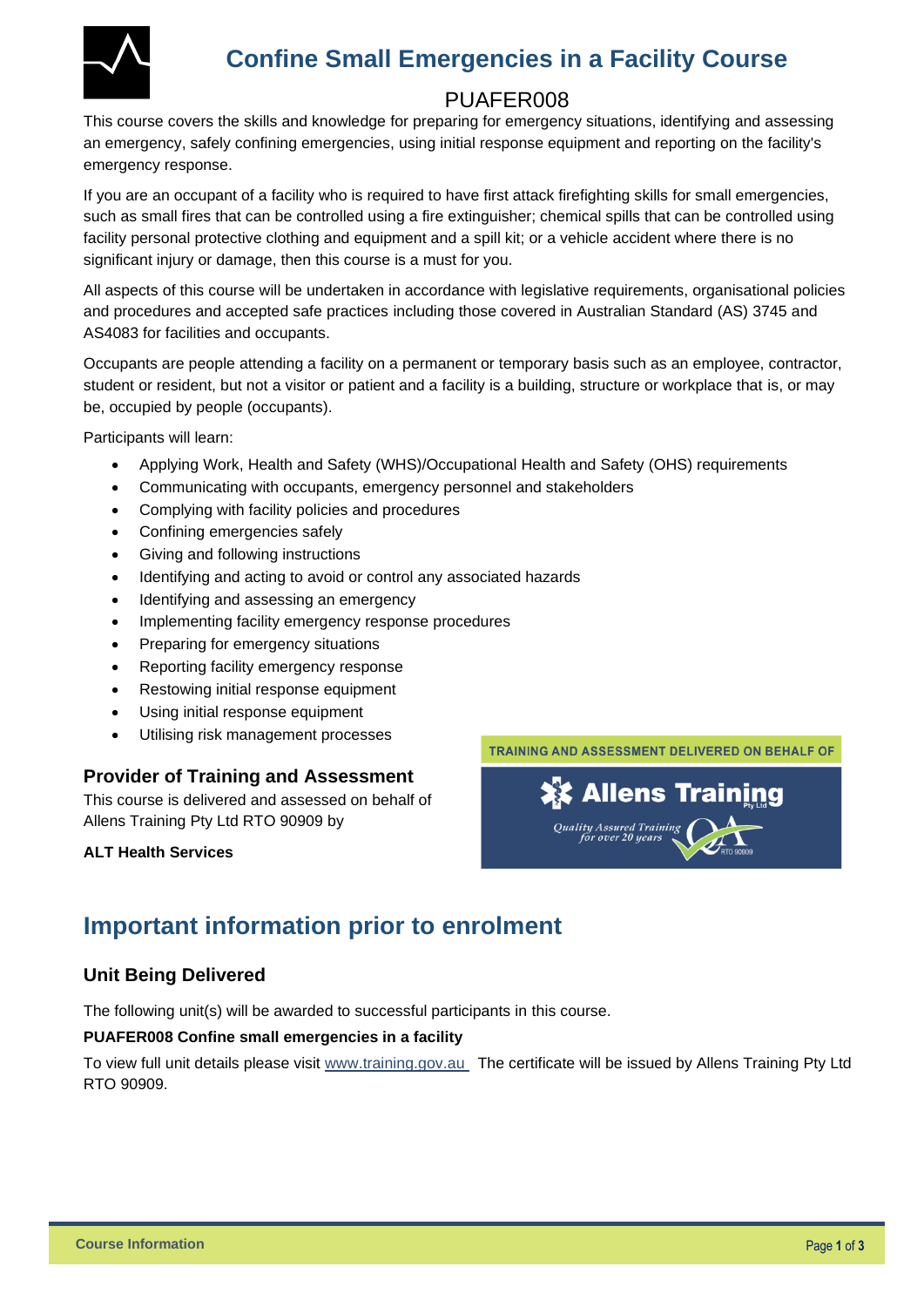

# **Confine Small Emergencies in a Facility Course**

## PUAFER008

#### **Course Delivery**

This course will be delivered:

- In the workplace or at an agreed/suitable facility
- Online learning with face to face assessment

#### **Entry Requirements**

Participants must be able to complete the practical demonstrations for the course, including being able to safely confine emergencies and use initial response equipment.

#### **Course Duration (face to face)**

- **Face to Face –** 3 hours (minimum) full face to face course
- **Online delivery with face to face Practical assessment** self paced online learning with a scheduled 30-minute face to face practical assessment

#### **Assessment Requirements**

Individuals undertaking this course will be expected to complete both written and practical assessment tasks. These are detailed in the sections following.

#### **Certificate Renewal Requirements**

No industry recommended renewal is identified on the certificate, employers are recommended to consult with stakeholders to identify appropriate training periods.

#### **Course Fees and Payments**

- Please refer to our booking calendar for individual course fees.
- **Refund and fee protection policy** Please refer to the student handbook.
- **Payment Terms** Payment for individual participants is upfront, group booking payment terms are based on agreement between the client and service provider.

#### **Work Placement Arrangements**

No work placement will be required as part of this course.

#### **Learners Rights, Responsibilities and Support, including Complaints**

Please note that enrolment to this course is made with Allens Training Pty Ltd RTO 90909. Please refer to the student handbook located on the RTO website [allenstraining.com.au](https://www.allenstraining.com.au/students/student-handbook.aspx) for all details relating to rights and responsibilities including complaints and appeals.